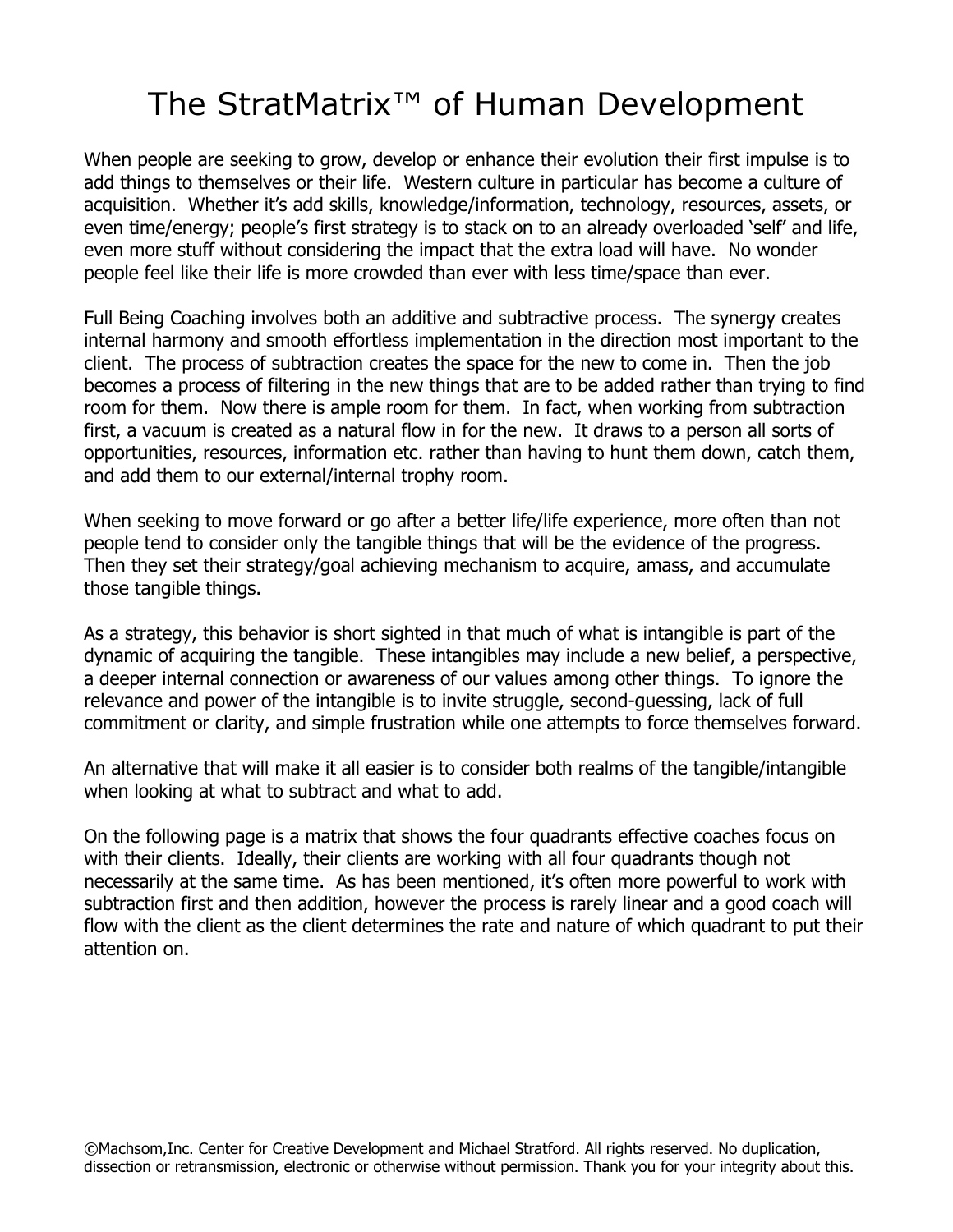The left side of the box is the Being side. This is about who the client is, and is work of an internal nature. The right side of the box is the Doing side. It's about what actions the client is taking in the external world. It is advantageous to be working on the Being side as well as the Doing side since who we are infuses, informs, empowers and executes what we do.

There are things in our life that are incongruent with who we are and what we do. They slow us down as we move forward in life as a result of the friction they create in our movement. These 'frictors', (elements that create friction) are very costly in terms of time, energy, money and emotion. They affect our experience as well as increase our effort since it often requires more work, more energy, and more resources to overcome them. It's ideal to subtract the frictors first before we go about adding anything new. Then what we add isn't competing with the previous internal program for space and action.



Once we've subtracted things, we can examine what we'd like to add and see how it will integrate with who we see ourselves to be. It helps us to have the 'new kids' play nicely with the 'older kids' of our being.

Lastly, this is an iterative process. The next step is to assess the effects of our subtraction and addition process so we can re-calibrate toward a course correction if so required. The regular re-examination will prevent us from having things get stuck and unconsciously affecting our newer goals/dreams/becomings.

©Machsom,Inc. Center for Creative Development and Michael Stratford. All rights reserved. No duplication, dissection or retransmission, electronic or otherwise without permission. Thank you for your integrity about this.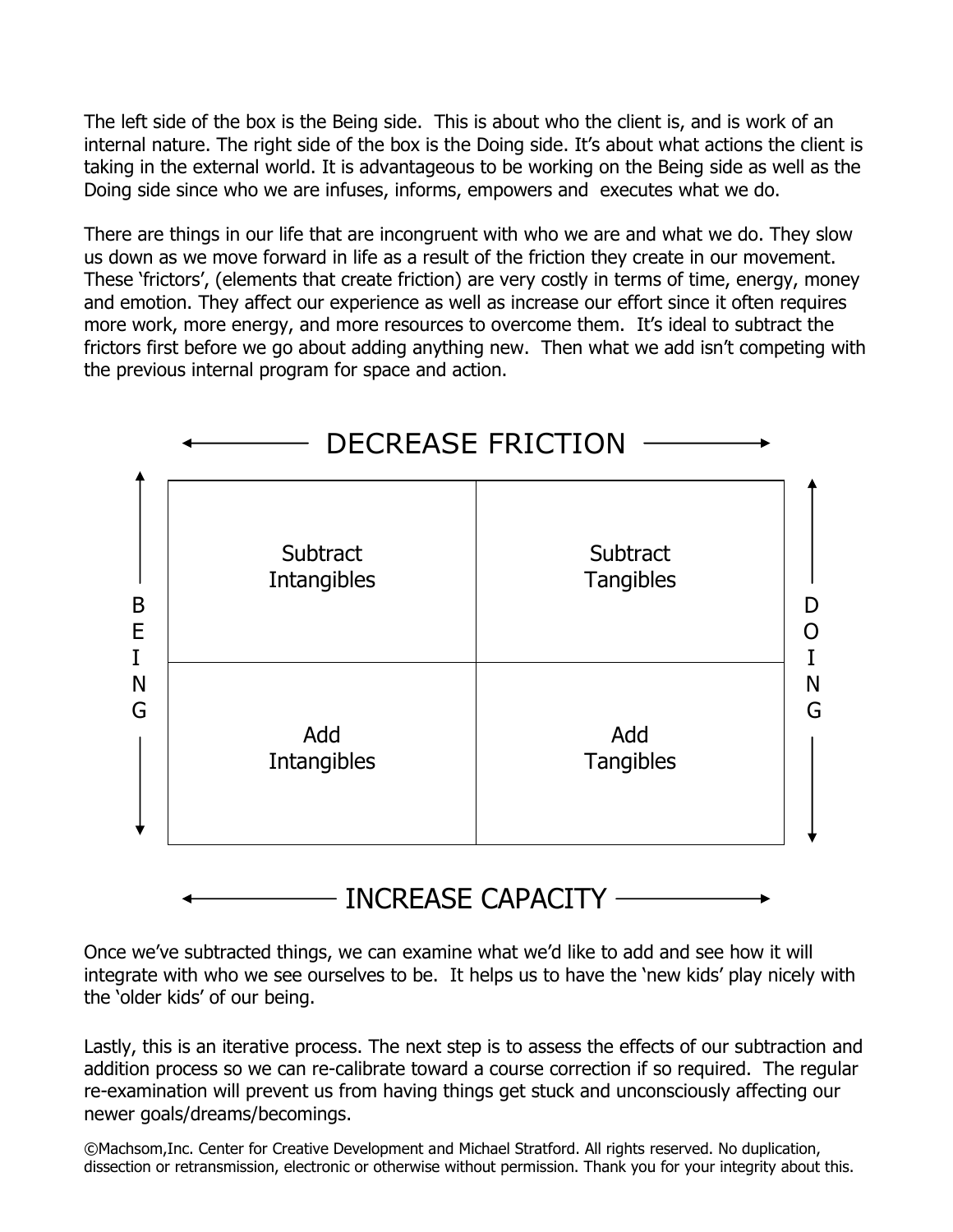## What to Subtract

**Assumptions of skill/training level** – mistaken notion that one is "better" than they actually are. These create blind spots fueled by the ego that doesn't think it needs to learn anymore about it and yet are limited by the existing skill level. One typically sees this in the reaction to rejection for a credential where they haven't matched the standard of what's being sought. i.e. lawyers passing the bar, doctors not passing, and coaches not getting their credential when expected.

**Attachments** – things or ideas one may hold onto as something that if changed or taken away will leave a hole in their sense of self. These are so insidious they actually feel like they are part of the person…but really, your car is not an extension of you, nor is your house or your dog, nor your spouse/partner, nor the idea you think is brilliant but, sadly, isn't.

**Beliefs** – they are trained, constructed and assimilated and look like truth or facts, they never have been nor ever will be who we are and if the ones we're operating from are no longer useful they're still taking up personal R.A.M. on our hard drive and will be a program running in the background. People get attached to this framework of living in the world and much like attachments confuse their identity with the beliefs they hold.

**Commitments** – many people will be challenged by the idea that it's not always the best thing to follow through on one's commitments. There's a notion that one should, no matter what. However, if to follow through on that commitment is to cause great harm in some way either to self or others then of course it needs to be challenged. Many times people get committed to things because they simply don't have the 'NO-power' needed to stay true to themselves. They agree out of fear, compulsion to be liked, a needed to feel needed or a hunger to belong and this creates commitments that are actually incongruent with who they are and what they're about. Once a falsely agreed on commitment is released people can get a sense of what's really true for them.

**Deadweight /drains**– whether this is an intangible like and idea or tangible like a friend, there is deadweight slowing us down and impeding the natural flow of our progress. Deadweight is anything that creates an energy that drains us of the ongoing vitality of our lives. Physically carrying more weight than our body can handle, or holding on to an upset with someone from decades ago will keep us from being in the present and therefore perceiving and affecting our most powerful actions. This can also show up in people who drain our lives by sucking the energy out of us every interaction we have with them.

**Ego** – identity of being an expert/needing to be 'the one who knows'. Subtracting this one doesn't mean someone is stupid, or knows nothing. It means that one is aware that the identity of being an expert if attached to (there's that word again) and fueled by the ego, will undergo a severe challenged when that expertise is contradicted or challenged. This makes it difficult to learn and even more difficult to admit one might be 'inaccurate' about what they think, do or say.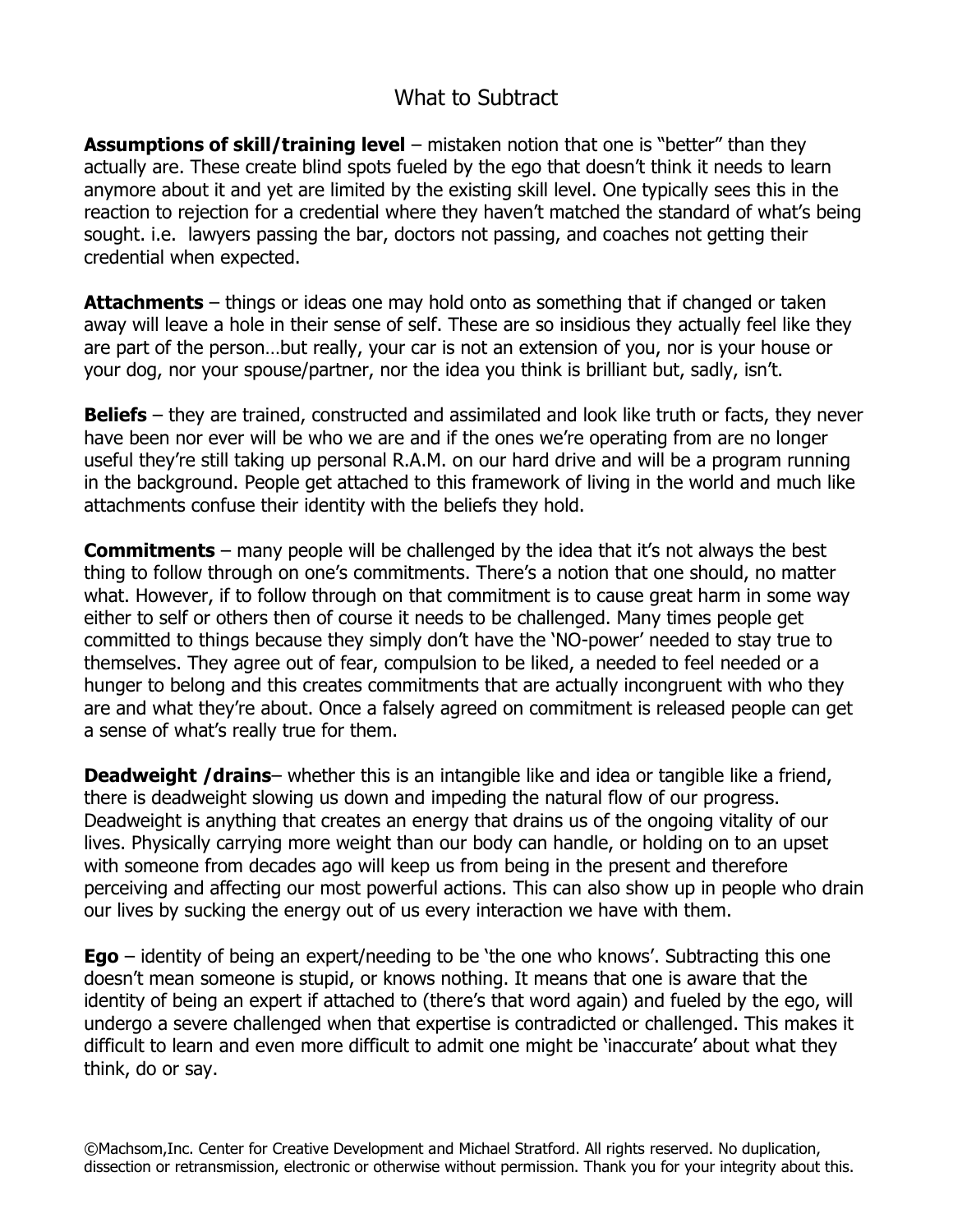**Fears** – what will happen if, what won't happen that I need/want to happen…or what happened before that I should fear again. Many of the fears and anxieties that people experience are lies of the mind morphing into an emotional experience that then feeds back in through the mind to actions. This is a function of a misuse of our survival instinct created by misperceptions and limited perspectives about what's really going on. The fear instinct is useful if you're standing on a railroad track with a truck coming toward you. It's not all that useful if you fear what might happen if you become famous and start projecting an entire fantasy about how you will experience your life. Helping people discern between appropriate and inappropriate fears (is that really a tiger about to eat you?) and then helping them to subtract the inappropriate ones, will go a long way toward people tapping their potential without constraint.

**Guilt** – this emotion of self-recrimination, can color how one behaves one's whole life. It's often a misperception of the perfection of things and is sometimes used by others to manipulate their behavior. Guilt is a power word of control. The more we can free ourselves from the often inaccurate view that we or our actions are the sole reason for something occurring the more we can perceive the other factors that also affected the outcome. Yes we need to take ownership/responsibility for our actions but guilt is a punishing emotion that sends us down a spiral of feeling like crap. Staying in the zone of that spiral is a pointless waste of energy and misses that we don't know exactly what the true purpose of how events play themselves out. This is not about whether or not someone has/hasn't committed a crime. This is about guilting oneself or others into doing things that aren't a great fit for our lives.

**Hungers** – deep inner drivers i.e. hunger to feel needed, valued, important, liked, powerful, respected, appreciated, heard, loved. The list is long and when the hunger for something is driving us in skewed ways we tend to take actions that are much less than optimal, in fact we'll get sidetracked.

Think of a hunger for protein vs. a hunger for sugar. The first hunger may be the body telling us something important is needed for our well being and muscular development. The second is telling us about a false sense of energy that's going to crash and burn giving us no value in our body but temporarily feeling good. Hungers running amok may have us overlook our behavior and justify it in the name of being fed. "I was just so hungry to belong that I would do anything to get accepted, even when I knew it wasn't the right thing."

Hungers will have us shop for any emotional food from anyone as long as it fits the hunger. Think of it like the difference in how you shop in the grocery after you've already eaten. When you're hungry, EVERYTHING calls your attention and you will buy all sorts of things to eat because, well, you're hungry. When you're full, the tendancy is to pay attention to only the items on your list that will fill the pantry appropriately.

Lastly, when our emotional hungers are driving us, we will accept all sorts of behavior from others if it looks like we'll get our hunger fed. An example of this in the extreme is someone who is in an abusive relationship. The hunger for love is so strong that despite the occasional beating, it's the effusive "I'm sorry's, I didn't really mean it and I love you's "that are elements of staying in the relationship despite the pain. It at least keeps one from being 'alone."

©Machsom,Inc. Center for Creative Development and Michael Stratford. All rights reserved. No duplication, dissection or retransmission, electronic or otherwise without permission. Thank you for your integrity about this.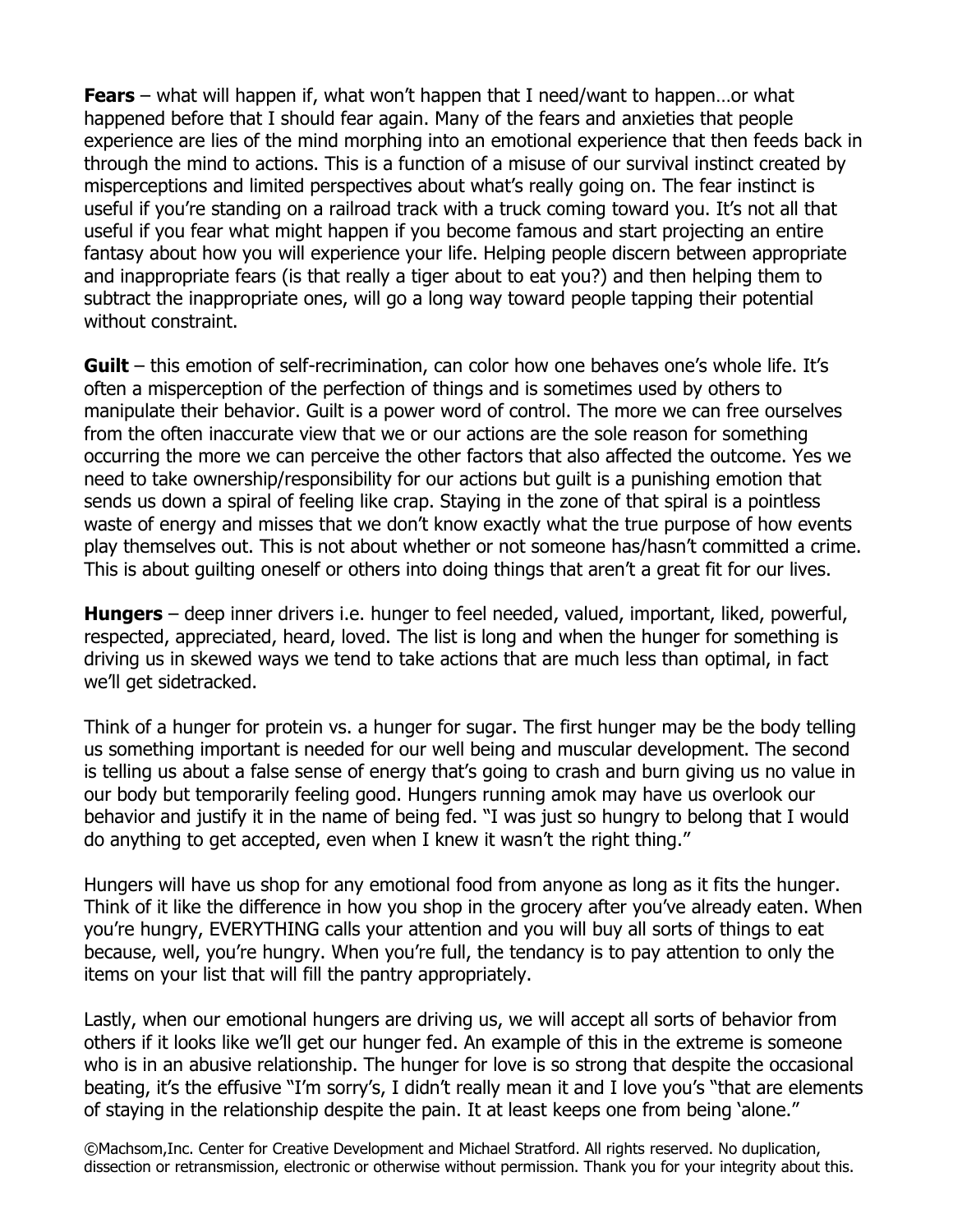**Ideas** – we can clutter up our mind with all the thoughts that occur to us and for some insanely human reason we think that all our ideas are brilliant ones and deserve a hearing, an attempt at their manifesting and an investment of our time, money and energy. Not so. Ideas are a dime a dozen and the really challenge is to discerning which are the ones worth investing in. Subtracting the need to feel one IS their ideas and therefore that is what their worth is will help in growing the discernment muscle.

Identifications – these are the places where we think we are:

- $\triangleright$  What we think "I'm a positivity guy"
- $\triangleright$  What we believe "I'm a Buddhist"
- $\triangleright$  Where we were born "I'm an American"
- > What roles we play "I'm a mother"
- $\triangleright$  What our job title is "I'm a vice president
- $\triangleright$  What our daily activity is  $-$  "I coach, therefore I am a coach"
- $\triangleright$  What our tribe is  $-$  "I'm a democrat, athlete, artist etc."
- $\triangleright$  What our industry is "I'm a manufacturer, a financier, consultant"
- $\triangleright$  What our hobby is "I'm a boater, cyclist, scrapbooker"
- $\triangleright$  What our body type is  $-$  "I'm skinny, fat, tall, short, normal"
- $\triangleright$  What our past experience is "I'm a cancer survivor,"
- What our assessment type is "I'm an 8, an INTJ, a Gemini, a 'green', a 'winter',"
- What our race is "I'm a Caucasian, African American, Asian, Hispanic"
- $\triangleright$  What our age group is "I'm a MIllenial, boomer, Gen X, "
- $\triangleright$  What any other label says we "are"

And the bottom line is that while we participate in many of those groupings, we can be limited by the actions, behaviors, thinking and emotions that are predominant by those groups and lose our sense of self which is a unique manifestation of divine diversity, capable of many things.

The label of identity imprisons us and makes it difficult for us to adapt to a new world as it changes. And it's constantly changing. The more we hold onto those identities the more we limit our possibilities. Subtracting the identities allows us to be fluid in how we show up, what we can learn and what new actions are available. It also can eliminate personal crises when one or another of those identities is challenge and presented with new evidence.

**Ignorance** – the simple basic absence of information or knowledge. And sometimes simply the awareness of what one is really ignorant about can make a huge difference because it gives us the place to look to address what needs adjusting.

**Judgmentalism** – there are two aspects to the phenomenon of judgments. The first is that we need our ability to judge and see how to proceed, and make 'good judgment' calls that are essentially an assessment to action continuum.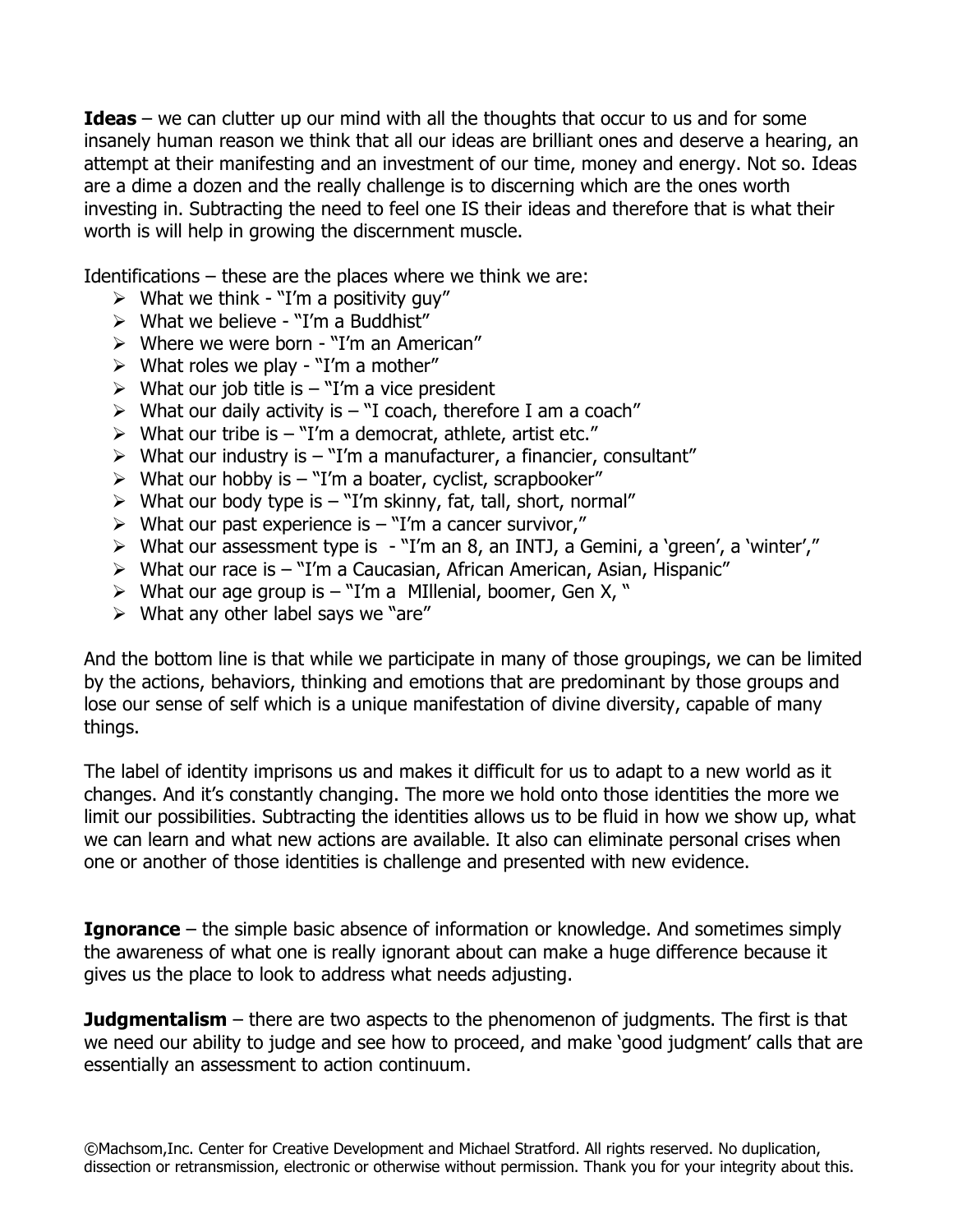The second kind of judging is much less valuable. In fact it doesn't serve us well at all. When we judge others we are making a comparison between them and ourselves in a way that has us feel either better than or worse than. Neither of those states is useful, because they ignore the idea that we are unique. Judging ourselves/others is designed to attempt to move us forward in some way, although many who are highly self-critical also move backward.

In a more spiritual sense it's often been said that what we see in others is what we see in ourselves. If we are harsh with others we may be harsh with ourselves. If we are generous in our view of others we may be generous with ourselves. The question merely remains "When we engage in a frequent exercise of judgmentalism, to what degree are we hindering our evolution?"

**Leftovers** – these are feelings associated with the past that are unresolved. They linger in our consciousness affecting our decision-making. We have X experience and then if it's not complete, the residue begins to infect any future similar scenario and taint our judgment about what path to take. These will create interpretations of an event and then the interpretation concretizes into a 'truth' about what happened to us, or by us, and we'll make our moves according to the mental model that it supports.

**Preverbal Conditioning aka Core Dynamics** – Core dynamics are with us in most cases from before we had words for what we were experiencing. They get embedded in us and then are harder to dig out than a root kit virus and have more power to unconsciously sabotage our every effort than a super ninja. (see special page on Core Dynamics following this list)

**Stuff** – many times we have put our sense of ourselves into things that are dragging us around like a leash. We spend more energy, time and money in the maintenance of the stuff we think is going to make us happy. In many cases the pursuit of stuff merely creates more problems than it solves.

**Tolerations** – these are things we're putting up with whether from people or things that are not working the way we need them to work. It could be a repair or replacement issue if they are tangible. However, the trap is to focus solely on the symptom of the toleration and not the inner landscape that creates the toleration in the first place. For example, the whole thing of cleaning out your garage (toleration) is pointless if the cluttering is an expression of a hunger to feel safe in the first place. In fact it may even exacerbate the hunger because the clutter was some kind of cozy nest creation and now when it's more open one feels vulnerable.